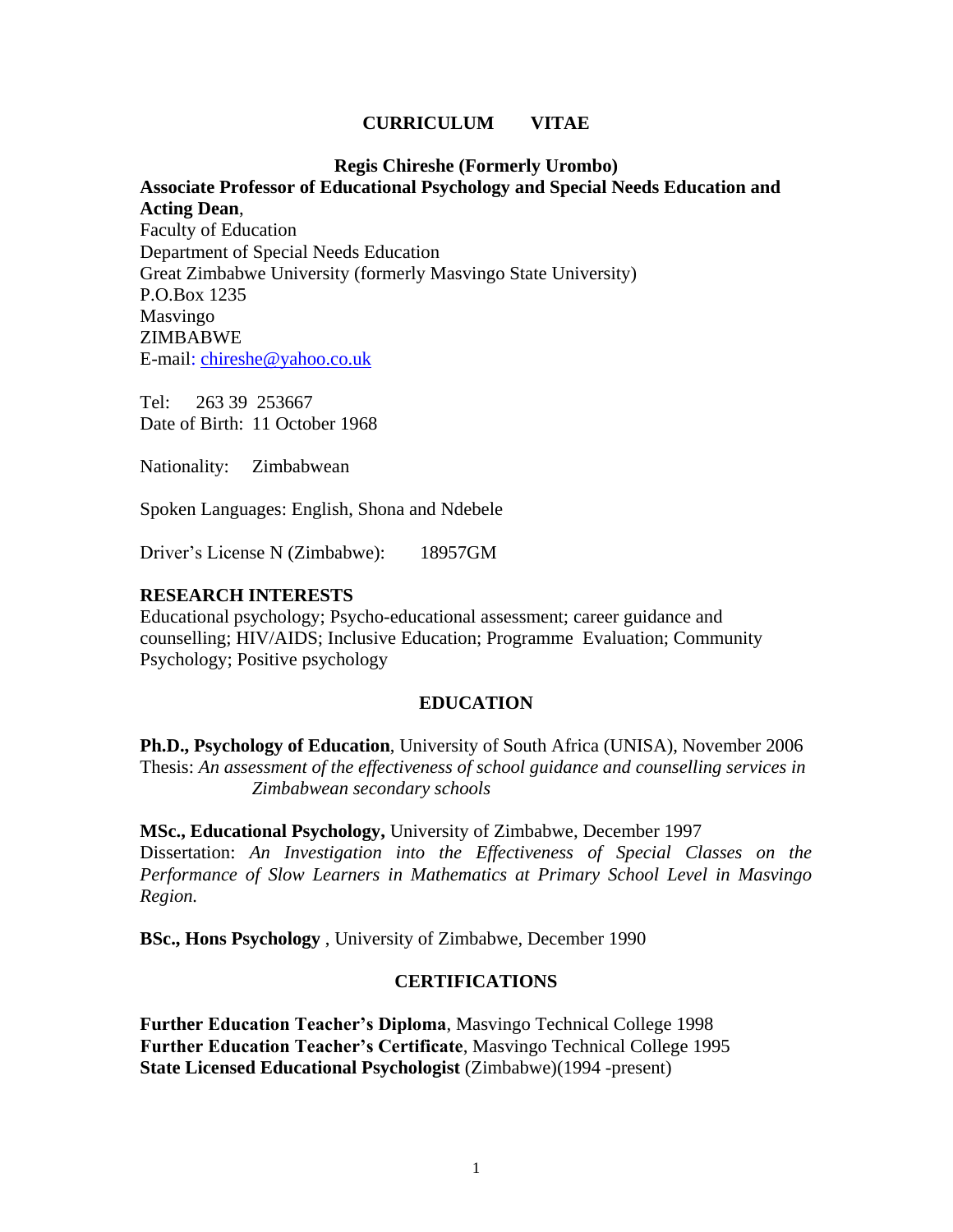#### **AWARDS**

Awarded Certificates for being the best student in Geography and the overall best student in 1986 and 1987 at Chibi High School.

Awarded a floating trophy for being the best Further Education Teacher's Certificate student at Masvingo Technical College in 1995.

Awarded a University of Zimbabwe Book Prize in 1997.

## **RESEARCH GRANTS ACTIVITY**

Chireshe, R.; Ntare Rutondoki, E. & Ojwang, P.(November 2007-May 2008) Availability and Effectiveness of HIV/AIDS Awareness and Intervention Programmes for People with Disabilities in Uganda. *Kyambogo University Research Board and Publication Committee.* Ushs.14 246 000 or about US\$8 300.

Role: Principal Investigator.

## **PUBLICATIONS**

#### **Refereed Journals**

Shumba, A.; Gwirai, P.; Shumba, J.; Maphosa, C.; Chireshe, R.; Gudyanga, E. & Makura, A.H. (2008) Pupils' perceptions of sexual abuse by teachers in Zimbabwean schools: issues and challenges. *Journal of Psychology in Africa* , Vol 18 (2), 279-282.

Chireshe, R; Ojwang, P; Ntare Rutondoki, E & Byamugisha, G. (2008). Positive Psychology: The Case of Uganda. *Journal of Psychology in Africa,* 18 (1), 195-198.

Eloff, I.; Mustafa, A.; Chireshe, R.; Mutepfa, M. & Ofovw, C. (2008). Views from Africa on Positive Psychology. *Journal of Psychology in Africa,* 18 (1), 189-194.

Chireshe, R. & Peresuh, M (2007). Problems faced by Distance Education students in Masvingo Region, Zimbabwe. *The Zimbabwean Bulletin of Teacher Education.* Vol 14 (1), 113-123.

Mapfumo, J.; Shumba, A. & Chireshe, R, (2007) Sexual Relationships in Higher Education in Zimbabwe: Implications for HIV/AIDS. *South African Journal of Higher Education*., 21(5), 515-526.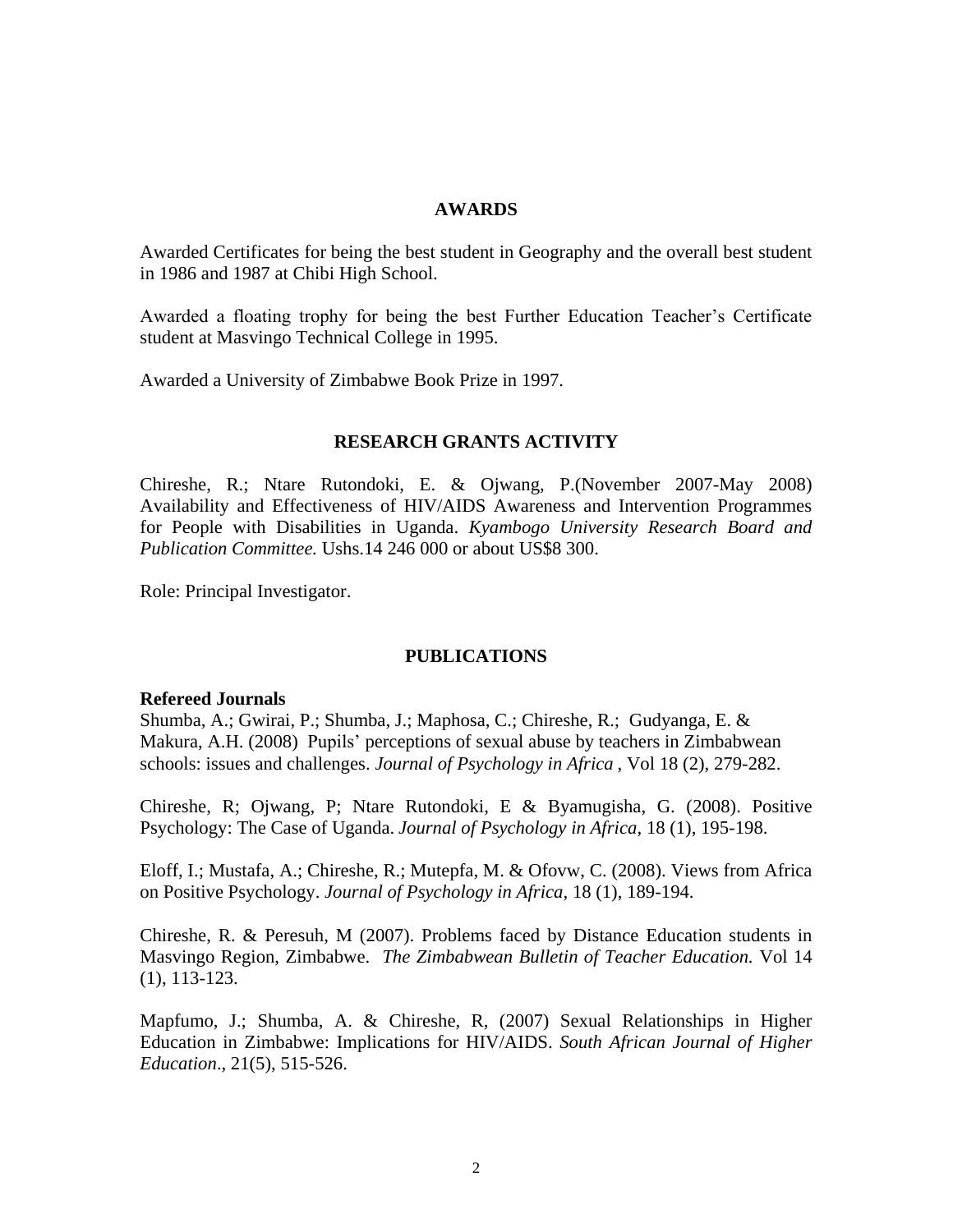Chireshe, R.; Kasayira, J.M.; Mudhovozi, P.; Mapfumo, J. & Gwandure, C. (2006). Community Psychology in Zimbabwe: Past, Present and Future. *Journal of Psychology in Africa*, 2, 197-202.

Lazarus, S.; Bojuwoye, O.; Chireshe, R,; Myambo, K.; Akotia, C.; Mogaji, A. & Tchmbe, T. (2006). Community Psychology in Africa: Views From Across the Continent. *Journal of Psychology in Africa*, 2, 147-160.

Denhere, C. & Chireshe, R. (2006) Causes of Professional Stress: A Case Study of Primary school Teachers in Masvingo District, Zimbabwe. *Educamate* 2(2), 34-41.

Peresuh, M.; Mushoriwa T. D. & Chireshe, R. (2006). A Review of Research Findings On The Inclusive Education Movement: Perspectives From Developed and Developing Countries. *Educamate* 2(2), 50-62.

Chireshe, R. & Mapfumo, J. (2005). School Counsellors' Perceptions of Headmasters' Attitudes Towards Guidance and Counselling in Zimbabwe Secondary Schools. *Zimbabwe Journal of Educational Research*. 17 (2), 19-29.

Mukeredzi, T.G. & Chireshe, R. (2005). Dimensions of Effective School Administration: Secondary School Heads and Post Graduate Diploma in education (PGDE). Student Teachers' Perceptions. A case for Masvingo Region. *International Journal of Open and Distance Learning*. 2, 15-18.

Chireshe, R.; Mapfumo, J. & Peresuh, M. (2004) Good and Bad teachers: The secondary school students' perspective in Zimbabwe. *Namibia Educational Research Association Journal* 2003/2004, 19 – 32.

Chireshe, E & Chireshe, R. (2003) Advanced Level Students' Perceptions of the Causes and Effects of HIV/AIDS: A Case Study of Masvingo Urban High Schools, Zimbabwe. *Zimbabwe Journal of educational Research* 15(1), 11-27.

Chireshe, R. & Mapfumo, J. (2003a). Sources and levels of stress among Teachers in Zimbabwe. *The Zimbabwe Bulletin of Teacher Education*. 12 (2), 1 – 16.

Chireshe, R. & Mapfumo, J. (2003b). A Preliminary Survey of Marital Adjustment among Zimbabwe Open University Students. *Zimbabwe Journal of Educational Research* 15(3), 161 – 172.

Chireshe, R.; Mapfumo, J., & Dzapasi, A. (2003). A bird's eye view of the Zimbabwe Remedial Programme. Past and Present. *African Journal of Special Needs Education* 8  $(1), 28 - 33.$ 

Chireshe, R. & Ndlovu, S.P.C. (2002) Factors affecting teachers' attitudes towards the placement of slow learners into Special Classes. A case study of Masvingo Urban Primary schools, Zimbabwe. *African Journal of Special Needs Education* 7(1), 13-20.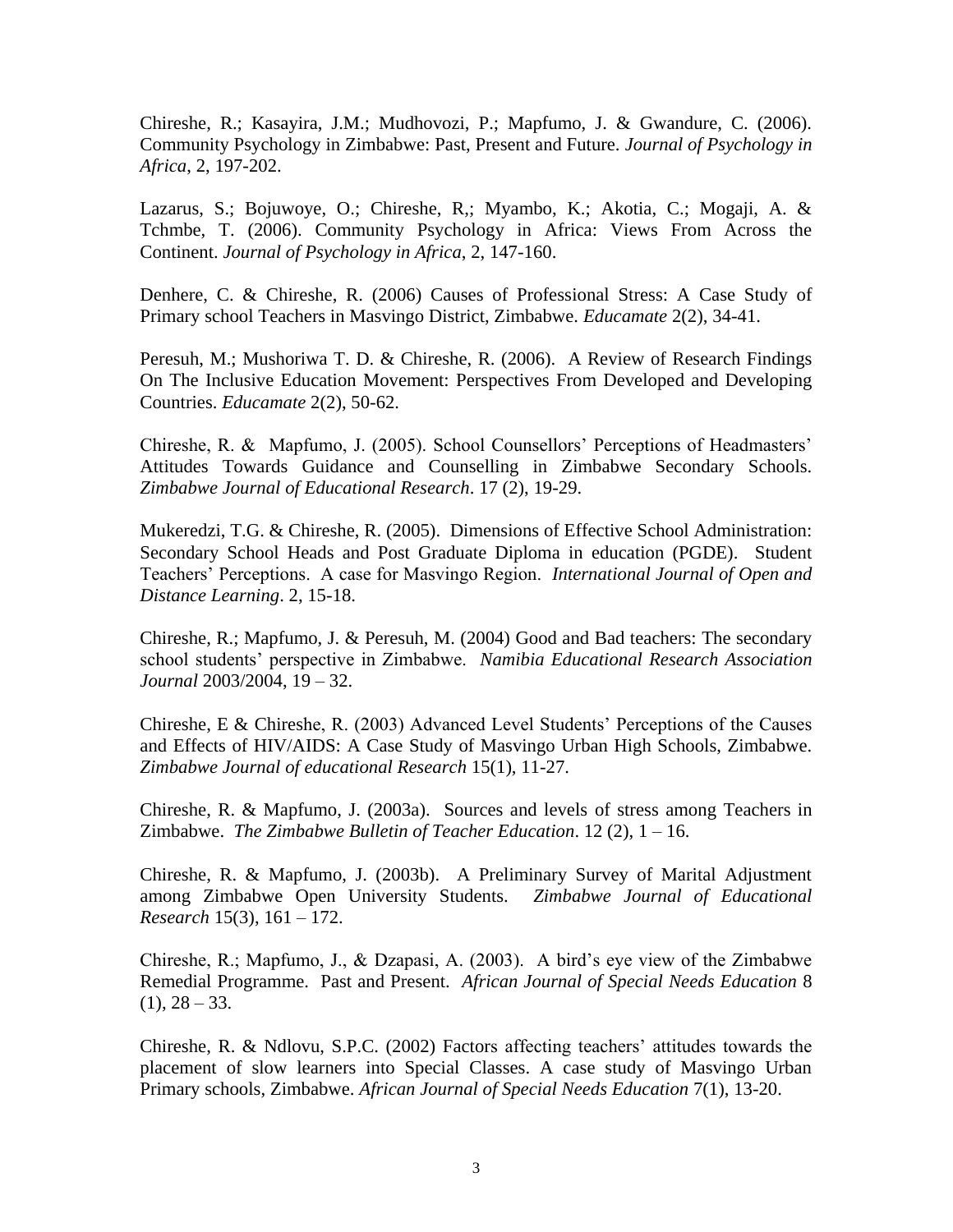Chireshe, R. & Mapfumo, J. (2002). Focus on the slow learner: The Zimbabwean Scene. *African Journal of Special Needs Education* 7 (2), 126-134.

Mapfumo, J.; Chireshe, R & Peresuh, M. (2002) Career perceptions of boys and girls in secondary schools in Zimbabwe: Some implications for teachers and parents. *Zambezia* 29 (2), 156-173.

Urombo R (2001)**,** Placement of children into special classes: Parents' attitudes: Masvingo Region, Zimbabwe *African Journal of Special Needs Education* 6 (1), 1-6.

Mudhovozi, P.& Urombo, R. (2000). Effectiveness of the special class programme in English reading. A case study of Chinhoyi Urban primary schools *The Zimbabwean Bulletin of Teacher Education* 9 (2), 46-56.

Urombo. R, (1999)**,** The Effectiveness of Special Classes on the Performance of slow learners in Mathematics in primary schools in Masvingo Region, Zimbabwe**.** *Zimbabwe Journal of Educational Research*, II (2), 114 – 135.

## **Journal Articles Accepted for Publication**

Chireshe, R. The Evaluation of school guidance and counselling services in Zimbabwean secondary schools. *The Nigerian Journal of Guidance and Counselling.* To be published in 2008 issue, Vol 13 (1)

Chireshe, R & Chireshe, E. (in press) Teaching Practice Assessment: Zimbabwe Student Teachers' Perceptions. *Educamate*.

Dzapasi, A. & Chireshe, R. (in press) Perceptual learning styles: A comparative study of the learning styles of blind and sighted pupils. *African Journal of Special Needs Education.*

## **Book Reviews**

Chireshe, R. (2005) Culture and Disability: Providing Culturally Competent services: By John H. Stone (Ed). Thousand Oaks, Sage Publications 2005 pp 243 ISBN 0-7619-3084- 1. *Journal of Psychology in Africa* Vol 15 (1).

Chireshe, R. (2004a). Improving Teacher Preparation. Teaching Practice Guide: By Fred Zindi, Bernard Batidzirai and Muchadei Nyota (Eds). Harare, Human Resources Research Centre (HRRC). 2003pp 165. IS BN 1 – 77905 – 138 – 7. *The Zimbabwean Bulletin of Teacher Education* Vol 13- (1), 1-3.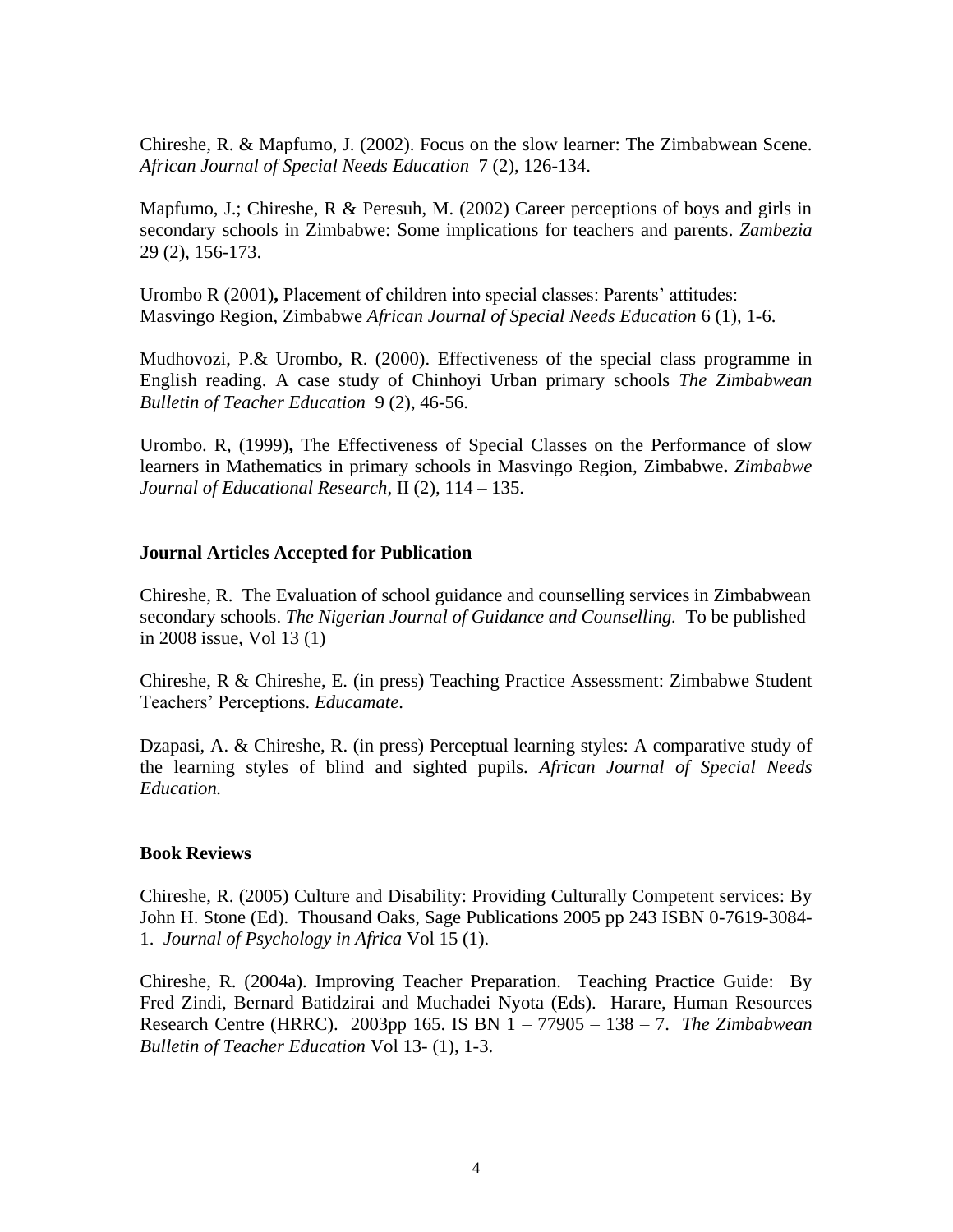Chireshe, R. (2004b). Disability and Special Needs Education in an African Context: By Robert Chimedza and Susan Peters (Eds). Harare; College Press. 2001 pp 212. ISBN 1 – 779 00 422 – 2. *Journal of Psychology in Africa*, Vol 14 (1), 153-154.

## **Published Book Chapters**

Mpofu, E.; Mutepha, M.; Chireshe, R. & Kasayira, J.M. (2007). School Psychology in Zimbabwe. In S.P. Jimerson.; T. Oakland & P. Farrel (Eds). *The Handbook of International School Psychology* (pp.437-449). Thousand Oaks; CA. Sage Publications.

Mpofu, E.; Chireshe, R. & Gwirai, P. (2007). Adolescence in Zimbabwe. In J. Arnett (Ed). *Encyclopedia of Adolescence.* Volume 2 (pp.1109-1119). NY, NY: Routeledge.

Mpofu, E.; Kasayira,J.; Mhaka, M.M.; Chireshe, R. & Maunganidze, L. (2007) Incusive Education in Zimbabwe. In P. Engelbrecht & L. Green, (Eds): *Responding to the Challenges of Inclusive Education in Southern Africa* (pp. 66-79)*.* Pretoria, Van Schaik Publishers.

Chireshe, R. (2006). The job hunting process. In J. Mapfumo  $\& R$ . Chireshe (Eds). *Career Guidance for job seekers* (pp. 29-50). Gweru, Mambo Press.

# **Published Books**

Mapfumo, J & Chireshe, R. (Eds) (2006). *Career Guidance for job seekers*. Gweru, Mambo Press.

## **Books Accepted for Publication**

Mapfumo, J. & Chireshe, R (In press). *Developing, Implementing and Evaluating Guidance and Counselling Programmes in Zimbabwe Secondary Schools.* University of Zimbabwe Publications.

## **Refereed Training Materials**

Urombo, R. (2000). Module CD104. *Ethics in Counselling.* For BSc. Counselling Degree. Harare, Zimbabwe Open University.

Chireshe, R. & Rukuni, M, (2003) Module CD312. *HIV/AIDS Counselling*. For BSc. Counselling Degree. Harare. Zimbabwe Open University.

Kasayira, J.; Chireshe, R. & Chipandamira K. (2004) Module HPS 403. *Educational Behaviour*. For Honors Psychology Degree. Harare. Zimbabwe Open University.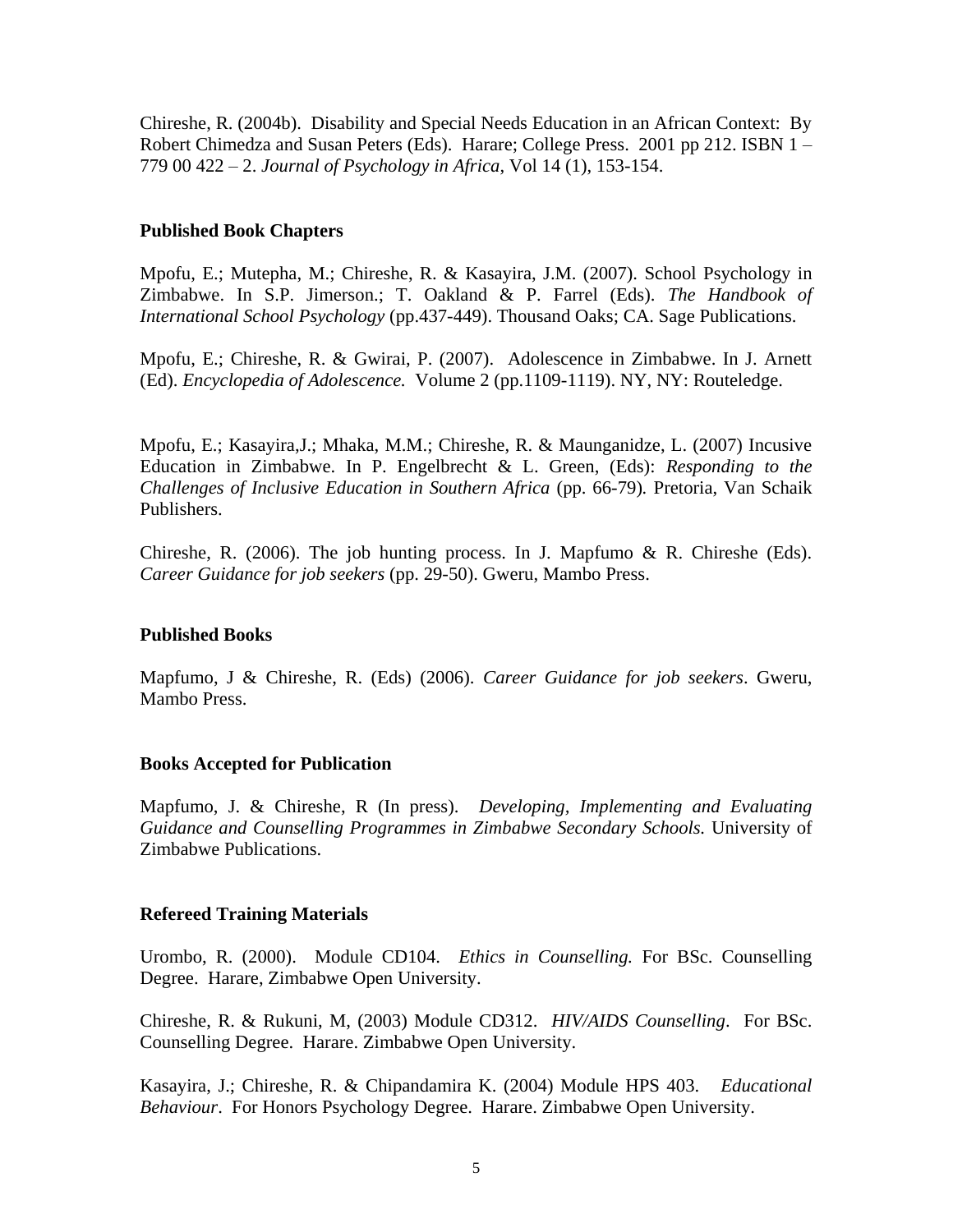## **Content Reviewed the Following Refereed Training Materials**

Mapfumo, J. (2001) Module PGDE. *School Guidance and Counselling*. Harare, Zimbabwe Open University.

Kanyowa, T. (2002) Module CD307. *Family and Marriage Counselling.* For BSc. Counselling Degree. Harare, Zimbabwe Open University.

## **Submitted for Publication**

Chireshe, R.; Mudhovozi, P & Chireshe, E. Child Abuse: Psycho-social and Religious intervention strategies in Zimbabwe. *The Journal of Psychology in Africa*

Chireshe, R., Otto, A., & Okot, D. Challenges faced by Distance Education Learners: A case study of Kyambogo University, Uganda. *Journal of Distance Learning.*

Peresuh, M., Chireshe, R. & Mapfumo J. Breaking the Barriers, The African Woman in Context. *Zambezia.*

Shumba, A.; Chireshe, R.; Mpofu, E.; & Mapfumo, J. Corporal punishment in Schools: Aetiology, Problems and Alternatives in the New Millennium. *South African Journal of Psychology.*

Chireshe, R.; Venter, E.; & Sonnekus, I.P. The state of school guidance and counselling services planning in Zimbabwean secondary schools: school counsellors' and students' perceptions. *Africa Education Review*.

Mapfumo, J.; Madziwa, C.; Masocha P. & Chireshe, R. A survey of teacher burnout in Zimbabwe: a case study of Mutare urban and rural schools. *The Journal of Education for Development.*

Chireshe,R., Ntare-Rutondoki, E. et al. Have contributed to the *Substance Abuse* Chapter focusing on Zimbabwe and Uganda. Chapter to appear in the book: Counselling People of African Ancestry edited by Mpofu, E.

#### **Manuscripts in Progress**

Chireshe, R. Trainee teachers' attitudes towards Inclusive Education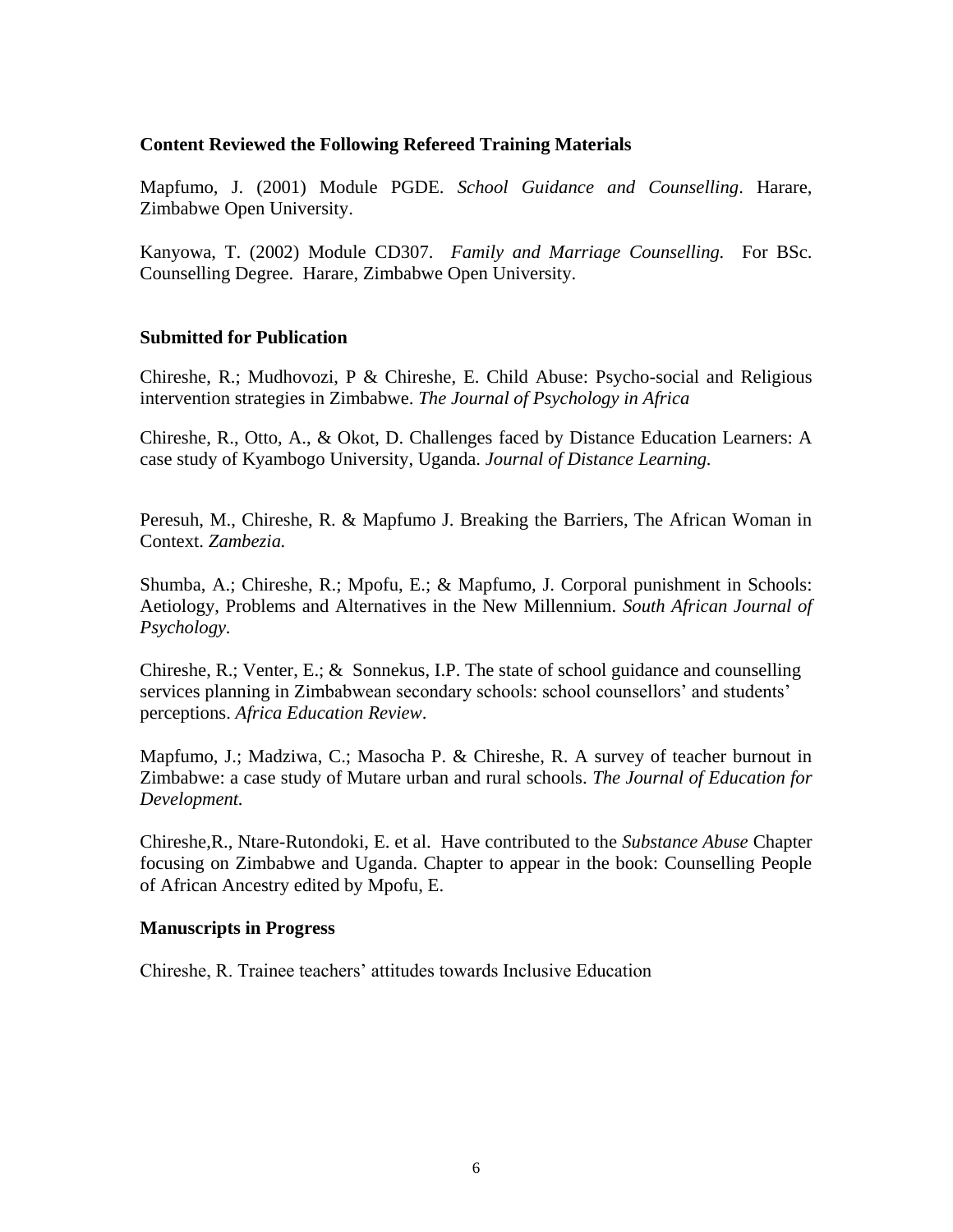## **RESEARCH REPORTS**

Chireshe, R. (2008), Guidance and Counselling Needs Assessment in Northern Uganda, Research report for United Movement to End Child Soldiering (UMECS) (April -May)

Chireshe, R.; Ntare Rutondoki, E. & Ojwang, P.( 2008) Availability and Effectiveness of HIV/AIDS Awareness and Intervention Programmes for People with Disabilities in Uganda, Research report (November 2007 to May 2008)

Tefferra, T, & Urombo, R (1995), The evaluation of the Redd Barna Mediated Learning Experience (M.L.E.) pilot programme in Zimbabwe, research report.

## **CONFERENCES**

### **Accepted Conference Presentations**

Chireshe, R.; Venter, E. & Sonnekus, I.P.(2007). The State of School Guidance and Counselling Services Planning in Zimbabwean Secondary Schools: School Counsellors and Students' Perception. *KAEM Annual Conference on Educational Management and Leadership: Perspectives, Research and Challenges,* Eldoret, Kenya (April 9-11).

Mpofu, E.; Maluwa- Banda, D.; Chireshe, R.; Mivenyi, Y.J.; Shumba, A. & Tchombe, T. (2006). Equity of Psycho- Educational Assessment in Six African Countries. *26th International Congress of Applied Psychology*. Athens, Greece (July 16-21).

Chireshe, R. & Chireshe, E. (2005). Teaching practice assessment in Higher Education: What students teachers say: *Knowledge Production and Higher Education in the 21st Century* . Joint Conference of the Sourthern African Association for Research and Development in Higher Education and the Productive Learning Cultures Project. University of Bergen, Norway (August 31-September 2).

#### **Invited Symposium**

*International Congress of Psychology* (Berlin, Germany, June 2008) Theme: Community Psychology in Africa Convener: Regis Chireshe D.Ed Discussant: Unassigned Title of Presentation: To be selected Role: Convener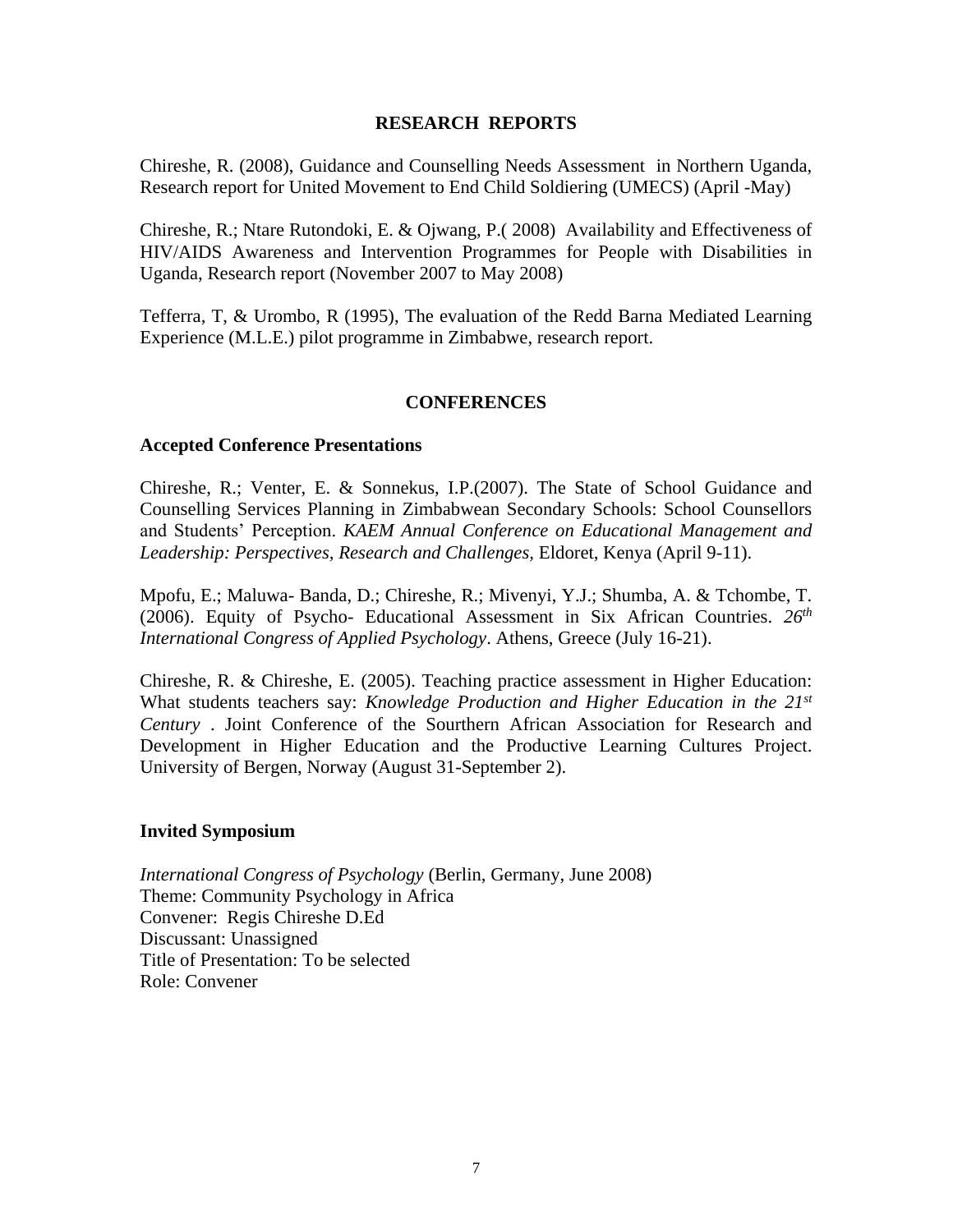### **Participation in Seminars and Workshops**

*SNV: Zimbabwe: Restoring Trust, Dignity and Support to the education sector* (21 October 2008). The goal of the workshop was to explore the challenges facing the Zimbabwean education sector today and coming up with possible ways to salvage the situation. Crowne Plaza Hotel, Harare.

*Southern African Regional Universities Association (SARUA) Regional Research Workshop* (6 & 7 October 2008). The goal of the workshop was to share results of SARUA's Regional research projects. Sunnyside Park Hotel, Johannesburg, South Africa.

*SNV brainstorm session on Education Programmes and Issues* (23 September 2008). The goal of the seminar was to explore the teaching and research work of Universities' Faculties of Education and ideas about strengthening or rebuilding the education sector, Arundel Office Park, Harare.

*The appropriate use of IT in schools* (18 June 2008). The goal of the workshop was to discuss how computers can effectively be used in primary schools. Great Zimbabwe University Computer Laboratory.

*Community Action Research on Disability (CARD) in Uganda Research Results Dissemination Seminar* (28 January 2008). The goal of the seminar was to disseminate research results from CARD funded research projects, Kyambogo University, Main Hall East End, Uganda.

*Face-to-face Residential session: Planning Workshop* (14 December 2007). The goal of the workshop was to orientate face to face Distance Education facilitators and team leaders to Distance Learning, Council Room, Kyambogo University, Kampala.

*Basic Education Review Workshop* (July 2005). The goal of the workshop was to gather information from the participants on how the education of children in Zimbabwe could be improved, Chevron Hotel, Masvingo.

*The Power Point Mini Workshop* (March 3-4 2005). The goal of the workshop was to enable lecturers to use video projectors and power point in the teaching and learning process. Masvingo State University Computer Laboratory.

*Professional Development in Teaching and Learning in Higher Education Induction* (2004). The goal of the workshop was to equip lecturers with teaching, research and administrative skills in Universities. Masvingo State University.

*Masvingo Region Primary School Teachers' Workshop* (10 May 2002). The goal of the workshop was to make primary school teachers effective in their teaching. Victoria Junior School, Masvingo.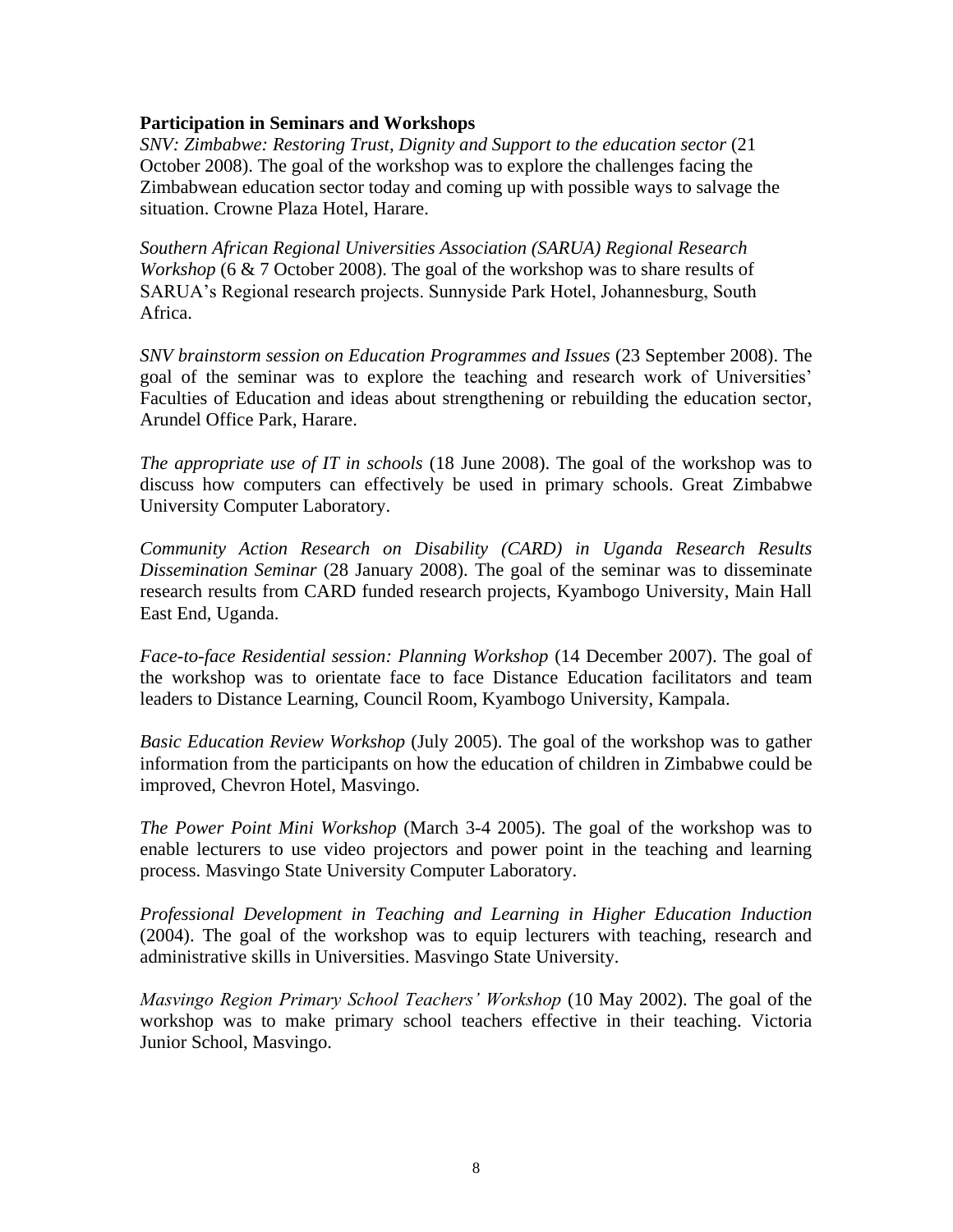*National Association of Societies for the Care of the Handicapped Workshop* (November 2000). The goal of the workshop was to assist participants to develop positive attitudes towards the Handicapped, Chevron Hotel, Masvingo.

*Post Graduate Diploma in Education Mentors' Workshop* (November 2000). The goal of the workshop was to equip mentors with mentoring skills, Masvingo Teachers' College.

*University College of Distance Education Module Writers' Workshop* (April 1999). The goal of the workshop was to tutors with module writing skills, ZIPAM.

*Nutritional support for People with HIV and AIDS Workshop* (28 June-2 July 1999). The goal of the workshop was to equip participants with nutritional information which could assist People Living with HIV and AIDS, University of Zimbabwe.

*University College of Distance Education Front Line Staff Workshop* (August 1998). The goal of the workshop was to equip front line staff with skills that enhance the image of the College, Chibhanguza Hotel.

*Drawing the Early Childhood Education and Care (ECEC) Syllabus Workshop* (21-25 February 1994). The goal of the workshop was to draw up a relevant and user-friendly ECEC syllabus. St Mary's Training Centre.

*Casting the Net of Remedial Tutors Wider Workshop* (30 May – 3 June 1994). The goal of the workshop was to assist Remedial Tutors to cater for a number of children with disabilities, Kadoma Ranch Motel.

*Annual Evaluation of the Early Childhood Education and Care programme* (25 –27 October 1993). The goal of the workshop was to establish whether the ECEC programme had met its set objectives, St Mary's Training Centre, Chitungwiza.

*Quality Education to the Visually Impaired* (14- 16 April 1993). The goal of the workshop was to enhance the quality of the education received by visually impaired children, Victoria High School, Masvingo.

*Counselling skills Workshop* (6- 10 July 1992). The goal of the workshop was to equip Trainee Psychologists with counselling skills. Selborne Hotel, Bulawayo.

*The use of the BRIAAC test* (24-28 August 1992). The goal of the workshop was to enable Educational Psychologists to carry psychological testing using the BRIAAC, Fairmile Hotel, Gweru.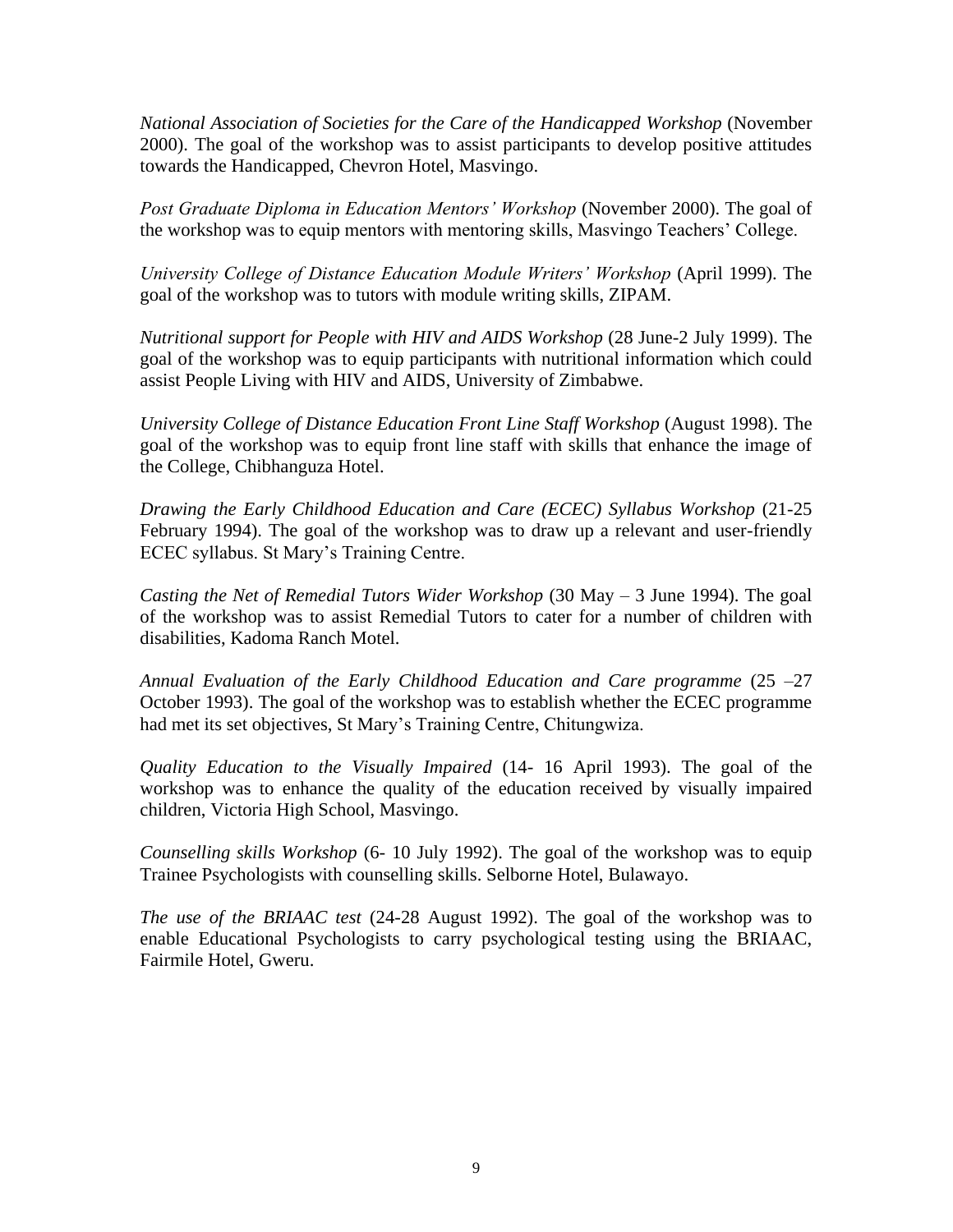### **Invited Lectures/Presentations**

Chireshe, R. (2008). Assisting students in their research projects. *Paper presented at the Departmental Seminar on Research Supervision,* Faculty Board Room, Kyambogo University, Kampala, Uganda (April 9).

Chireshe, R. (2006). Tutoring in Distance and Open learning. *Paper presented at the Distance and Open Learning Tutors' workshop*, Zimbabwe Open University, Masvingo Region (March).

Chireshe, R. (2005a). Why papers are not accepted for publication*. Paper presented at a Departmental Seminar on Research*, Masvingo State University (July 18).

Chireshe, R. (2005b). Common Problems students face in research*. Paper presented at the supervision and Marking of Portfolios and Research Projects workshop,* Flamboyant Hotel, Masvingo (May 28-29).

Chireshe, R. (2004). Counselling Children who are Rape Victims*: Paper presented at the Victims Friendly Court Workshop*, Chevron, Hotel, Masvingo (November 24-26).

Urombo, R. (2001). Distance Teaching and Open Learning: Implications on Study Skills, Problems and Issues*. Paper presented at An Orientation Programme for New Zimbabwe Open University Students*, Victoria Junior School (March).

Urombo, R. (2000). The Role of Full-time Tutors*. Paper presented at the Department of Psychology, Special Education and Counselling Tutors' workshop,* Great Zimbabwe Hotel, Masvingo (December).

Urombo, R.; Maunganidze, L. & Mapfumo, J. (1998). Examinations: A psychological perspective. *Paper presented at the College of Distance Education BA English and Communication Examiners' workshop,* Midlands Hotel, Gweru (May).

Urombo, R. (1998). Motivation. *Papers presented at a Sports Management Short Course,* CDU, Harare (September).

Urombo, R. (1999). HIV and AIDS Counselling. *Paper presented at a Counselling Skills Short courses workshop*, Mutare Teachers' College (August)

Urombo, R. (1998). Basic Counselling Skills. *Paper presented at a Counselling Skills Short courses workshop,* University of Zimbabwe Teaching and Learning Centre, Harare (20 July).

Urombo, R. (1994). The role of Schools Psychological Services and Special Needs Education. *Paper presented at the District Education Officers and Headmasters' workshop,* Alvod Training Centre (28 June).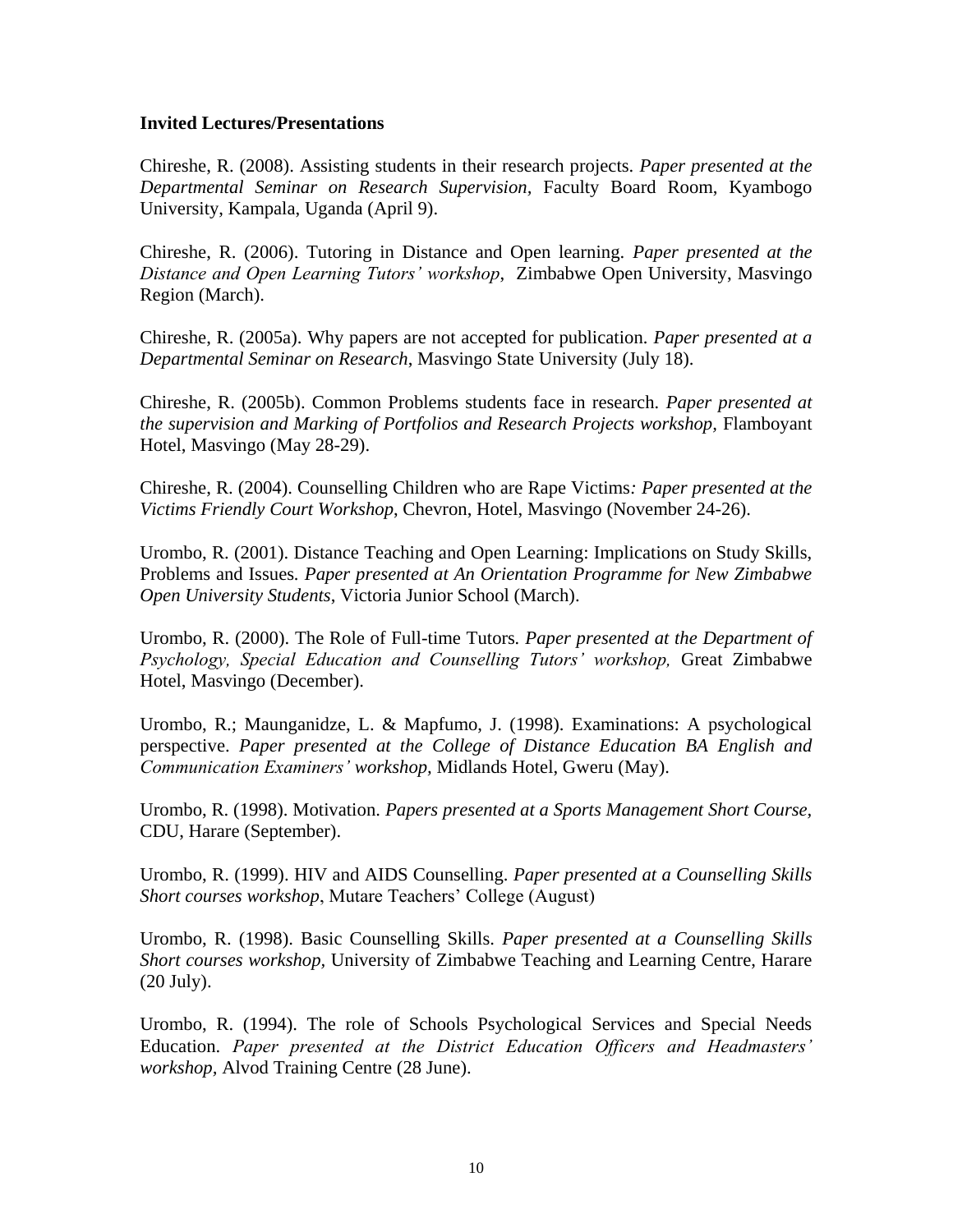Urombo, R. (1994). Registration of ECEC Centres and Remuneration. *Paper presented at District Education Officers, Headmasters, PTA members and ECEC Supervisors and Teachers' workshop,* Chibi Office Community Hall, (24 May).

Urombo, R. (1994). The Integrated Curriculum. *Paper presented at an ECEC Supervisors and Teachers' workshop,* Alvod Training Centre (19 April).

Urombo, R. (1993). Counselling Techniques. *Paper presented at a school counsellors' workshop,* Gokomere High school (2 September).

Urombo, R. (1993). Individualised Educational Programme. *Paper presented at an Assistant Educational Psychologist' s workshop*, Selborne Hotel, Bulawayo (16 June).

Urombo, R. (1993). Mental Retardation. *Paper presented at a Community Rehabilitation workshop*, Bikita Training Centre (20 May).

Urombo, R. (1993).Teaching in the Special Class. *Paper presented at an Induction workshop for Special Needs Education Teachers*, Mulelezi school (25 February).

Urombo, R. (1993). Special Class Returns and Referral System. *Paper presented at a workshop for Special Class Teachers and Headmasters,* Flamboyant Hotel (15 February).

Urombo, R. (1992). The Slow Learner. *Paper presented at a Remedial Tutors and Headmasters' workshop*, Binga Secondary school (27 October).

#### **TEACHING EXPERIENCE**

June 2008 to present: **Associate Professor Educational Psychology and Special Needs Education**, Department of Special Needs Education, Great Zimbabwe University (formerly Masvingo State University).

Preparing and teaching of undergraduate and postgraduate courses in Educational Psychology and Special Needs Education. Teaching the following courses: RSM101 Research Methods and Statistics; EFNSE 203 Stakeholders in Special Needs education; EFSNE 202 Learning Disabilities and Behavioural Disorders; EFSNE 107 Guidance and Counselling issues in Special Needs Education; Supervision of undergraduates and post graduates students' dissertations/ research projects.

Clinical supervision: Supervision of special needs education students on placement in learning centres.

September 2007 to 31 May 2008: **Visiting Professor Educational Psychology and Special Needs Education**, Department of Educational Psychology, Faculty of Education, Kyambogo University, Uganda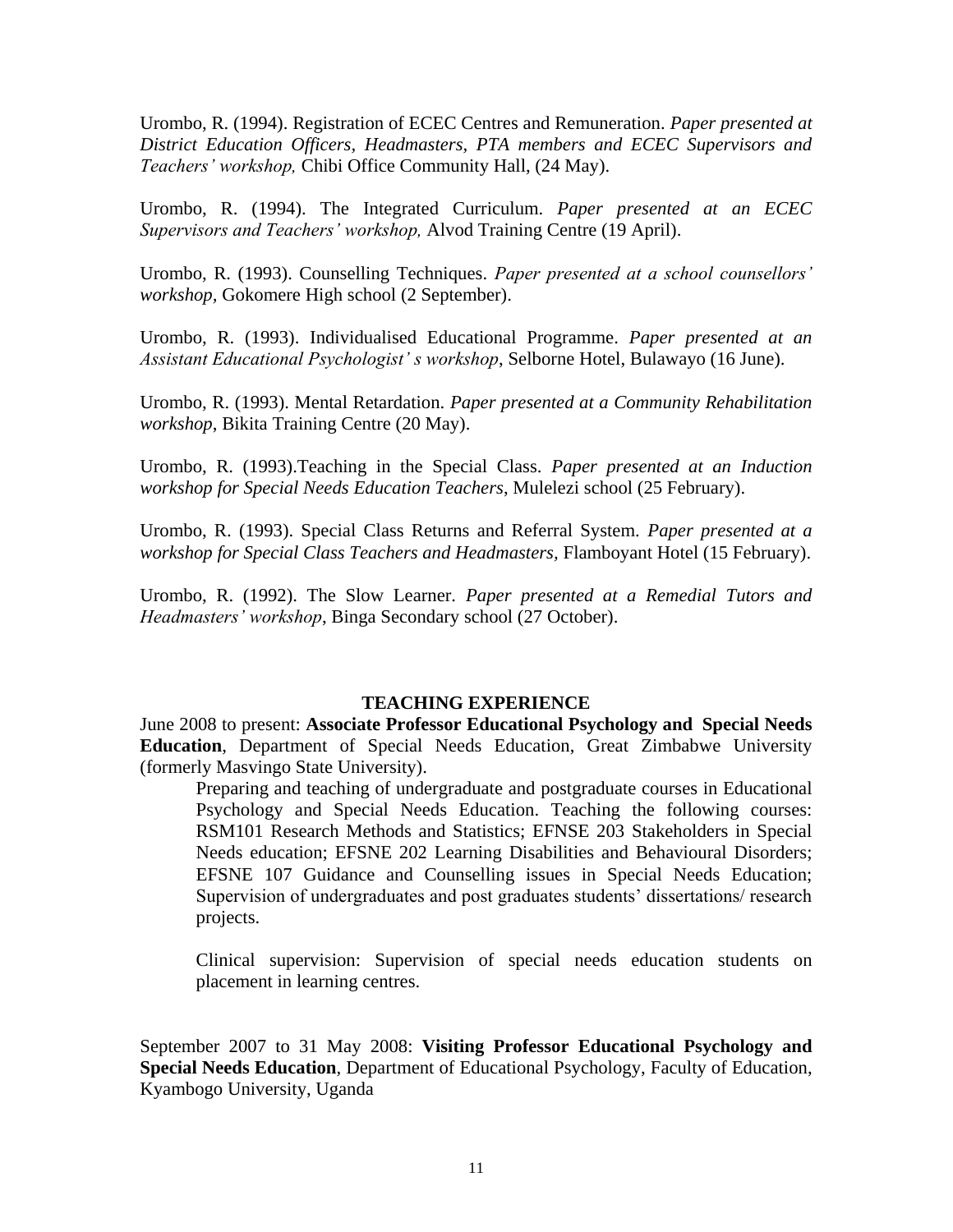Preparing and teaching of undergraduate courses in Psychology: Teaching Psychology of Learning course (PC 214); HIV/AIDS Counselling(PC312). Supervision of undergraduate students' research projects. Supervision of students on school practice

January 2007 to August 2007: **Associate Professor Educational Psychology and Special Needs Education**, Department of Special Needs Education, Great Zimbabwe University (formerly Masvingo State University).

Preparing and teaching of undergraduate and postgraduate courses in Educational Psychology and Special Needs Education. Teaching the following courses: RSM101 Research Methods and Statistics; EFNSE 203 Stakeholders in Special Needs education; EFSNE 202 Learning Disabilities and Behavioural Disorders; EFSNE 107 Guidance and Counselling issues in Special Needs Education; Supervision of undergraduates and post graduates students' dissertations/ research projects.

Clinical supervision: Supervision of special needs education students on placement in learning centres.

January 2005- December 2006: **Senior Lecturer**, Department of Special Needs Education, Masvingo State University.

Preparing and teaching of undergraduate and postgraduate courses in Educational Psychology and Special Needs Education. Teaching the following courses: RSM101 Research Methods and Statistics; EFNSE 203 Stakeholders in Special Needs education; EFSNE 202 Learning Disabilities and Behavioural Disorders; EFSNE 107 Guidance and Counselling issues in Special Needs Education; Supervision of undergraduates and post graduates students' dissertations/ research projects.

Clinical supervision: Supervision of special needs education students on placement in learning centres..

April 2002 - December 2004: **Lecturer,** Department of Educational Foundations, Masvingo State University.

Preparing and teaching of undergraduate and postgraduate courses in Educational Psychology and Special Needs Education. Teaching the following courses: RSM101 Research Methods and Statistics; EFM 207 Special Needs Education; EFM 501 Measurement and Evaluation; EFM 570 Special Needs Education. Supervision of undergraduates and post graduates students' dissertations/ research projects.

August 1999-March 2002**: Lecturer**, Department of Psychology, Special Needs Education and Counselling, Zimbabwe Open University.

Preparing and teaching of undergraduate courses in the Department of Psychology, Special Needs Education and Counselling. Teaching the following courses: CD104 Ethics in Counselling; CD210 Child Abuse and Neglect; PSY104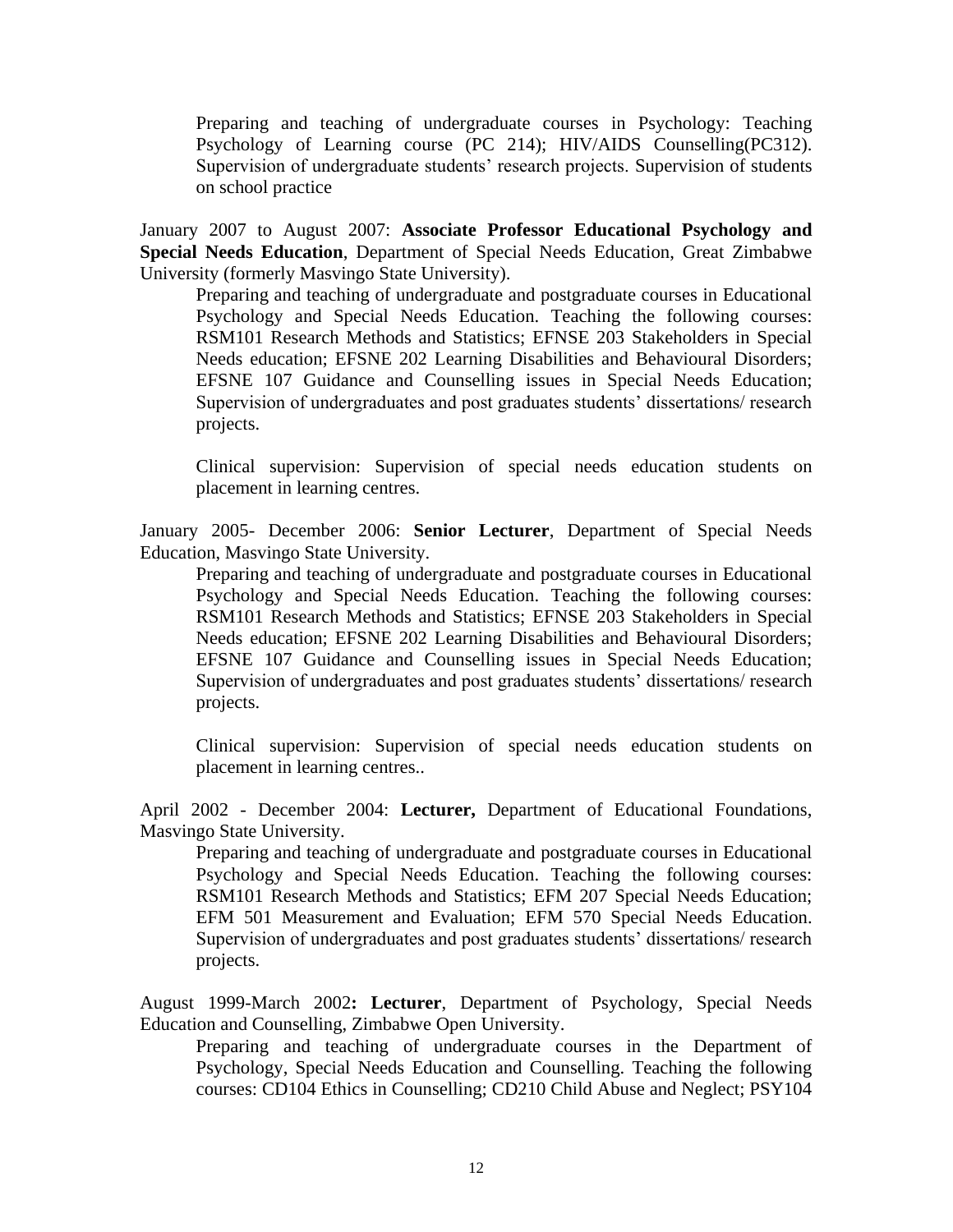Psychology of Strangers; PSY 105 Mind Body and Behaviour; PSY 106 Psychology, The Public and Other Professions; PSY101 From Birth to Death; PSY 207 Psychology of Teaching and Learning; CD205 Assessment issues in Counselling. Supervision of undergraduates students' research projects.

Clinical supervision: Supervision of students on attachment.

May 2000-January 2002: **Part-Time Lecturer**, Masvingo Technical College, Education Department.

Taught classes in Assessment and Evaluation; Management of Training.

March 2002-May 2004: **Part- Time Lecturer**, Great Zimbabwe University; Special Needs Education Department

Teaching of Psychology, Special Needs Education and Counselling Courses. Supervision of undergraduates and post graduates students' dissertations/ research projects.

April 2002-Present: **Part-Time Lecturer**, Zimbabwe Open University, Department of Social Sciences.

Preparing and teaching of undergraduate courses in the Department of Social Sciences. Teaching the following courses: PSY 204 Psychology of Reading; CD312 HIV and AIDS Counselling; CD104 Ethics in Counselling; CD210 Child Abuse and Neglect; PSY 105 Mind Body and Behaviour; PSY 106 Psychology, The Public and Other Professions; PSY101 From Birth to Death; PSY 207 Psychology of Teaching and Learning; PSY305 Selected topics in Social Psychology; CD205 Assessment issues in Counselling. Supervision of undergraduates students' research projects

Clinical supervision: Supervision of students on attachment.

January 1991-August 1991: **Secondary School Teacher**, Zimbabwe Ministry of Education, Sport and Culture.

Taught Religious Studies, Agriculture and Geography.

## **Dissertations/ Research Projects Supervised:**

## *Bachelors' Level*

Mapako, S.K. (1999). *School Adminitrators' Attitudes towards Shona in Mbare Circuit in Harare*. Bachelor of Educational Administration, Planning and Policy Studies. Dissertation, Zimbabwe Open University, Educational Administration Department.

Maturure, D. (2004). *Problems faced by school counsellors in Implementing guidance and counselling programmes in Masvingo District.* Bachelor of Science in Counselling. Dissertation, Zimbabwe Open University, Social Sciences Department.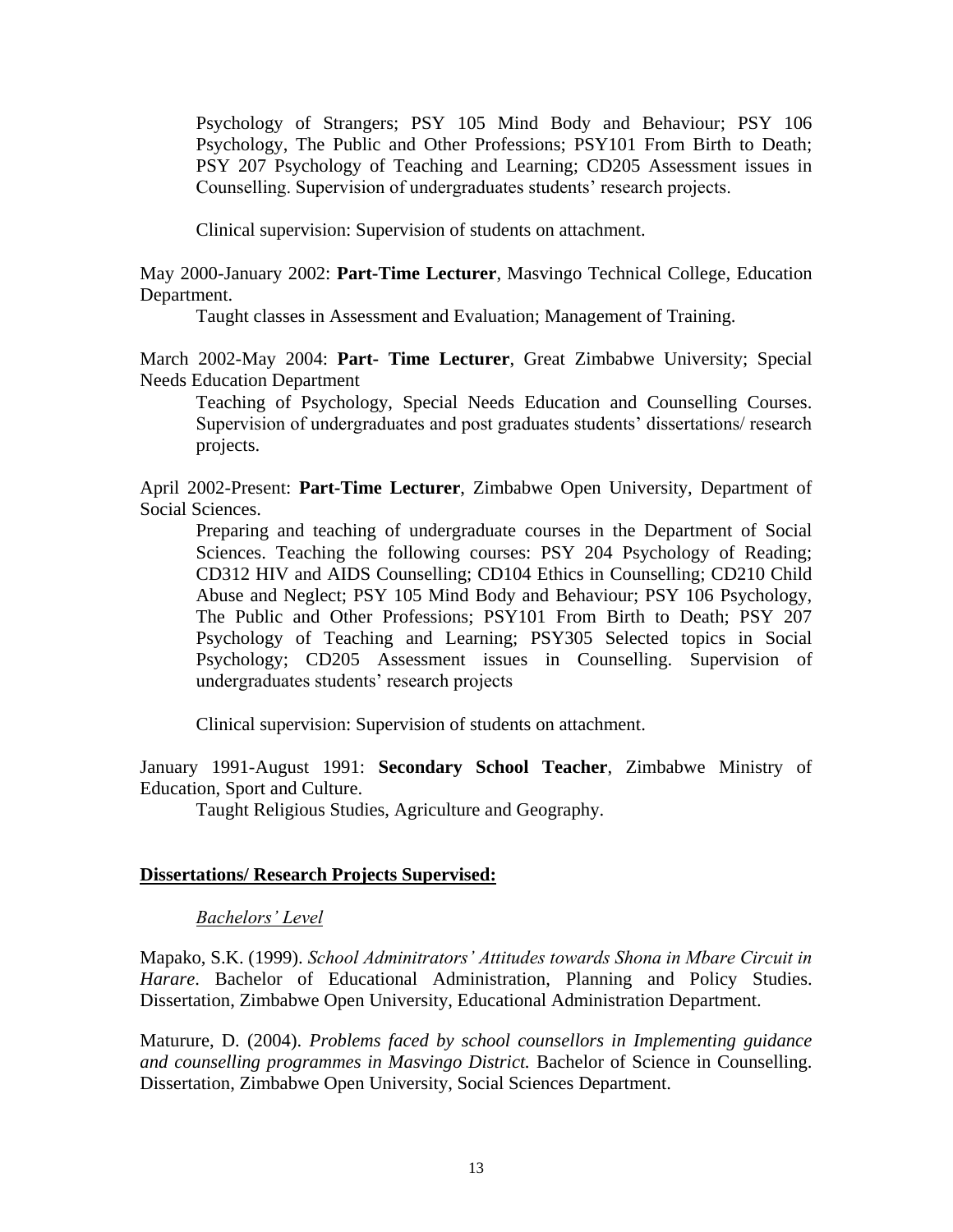Majoko, T. (2005). *Specialist Teachers' Perceptions on the Inclusion of Children with Disabilities in the Mainstream School System in Zimbabwe*. Dissertation, Masvingo State University, Department of Special Needs Education.

Zenda, E. (2005). *Attitudes of Specialist and non-Specialist Teachers Towards Children with Mental Retardation in Masvingo District Primary Schools.* Dissertation, Masvingo State University, Department of Special Needs Education.

Hugwe, T. (2005). *Teachers' Attitudes Towards Inclusion of Children with Moderate Mental Retardation in Gweru District Primary Schools.* Dissertation, Masvingo State University, Department of Special Needs Education.

Mukamwi, M. (2005). *Factors that affect school leavers in choosing careers*. Bachelor of Science in Counselling. Dissertation, Zimbabwe Open University, Social Sciences Department.

Maduku, E. (2005). *High School Students' Guidance and Counselling Concerns and Preferences for Expert Guidance*. Bachelor of Science in Counselling. Dissertation, Zimbabwe Open University, Social Sciences Department.

Makaya, C. (2005). *The provisions for the Gifted Children in Zimbabwe*. Bachelor of Science in Psychology. Dissertation, Zimbabwe Open University, Social Sciences Department.

Mudumani, W. (2005). *Secondary School Teachers' Perceptions of the Effectiveness of Guidance and Counselling in Zaka South Area.* Bachelor of Science in Counselling. Dissertation, Zimbabwe Open University, Social Sciences Department.

Shumba, A. (2005). *Causes and Effects of Truancy in Primary Schools: Teachers' Perceptions*. Bachelor of Science in Counselling. Dissertation, Zimbabwe Open University, Social Sciences Department.

Chikanga, J. (2006). *The Appropriateness of Integration at Beatrice Vocational Rehabilitation Centre*. Dissertation, Masvingo State University, Department of Special Needs Education.

Nyama, G. (2006). *Assessment of the Existence of Parent- Teacher Partnership in Educating Children with Mental Retardation in Marondera District.* Dissertation, Masvingo State University, Department of Special Needs Education.

## *Masters Level*

Sekeni, S. (2003). *Assessment Approaches Used in Pre-schools in Masvingo Urban*. Masters dissertation. Educational Foundations Department. Masvingo University College.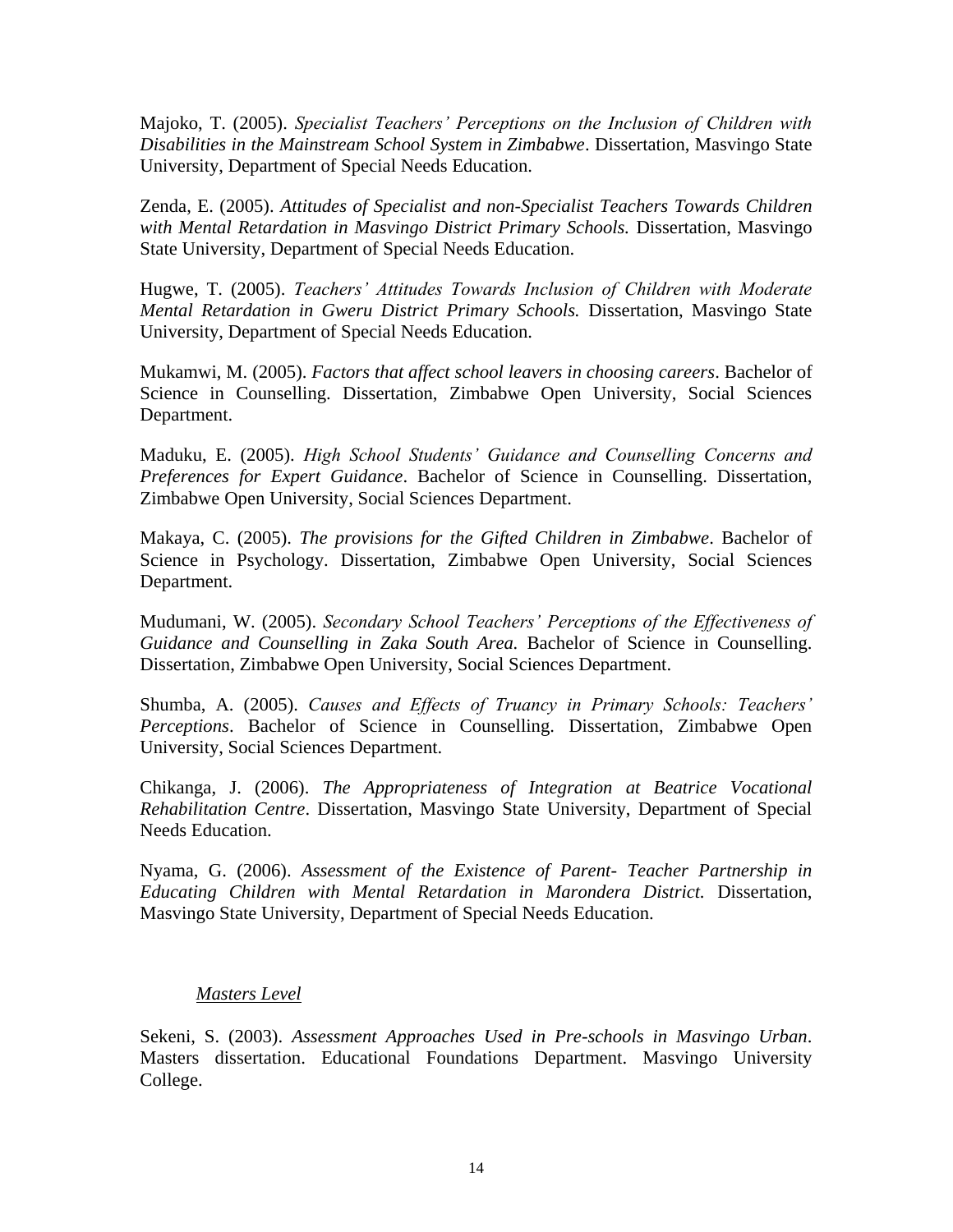Makurumidze, D. (2003). *Sources of Stress Among Students in Higher Education: A Case Study of Masvingo Technical College*. Masters dissertation. Educational Foundations Department. Masvingo University College.

Hungwe, V. (2003). *Effectiveness of Inclusive Education in Harare*. Masters dissertation. Educational Foundations Department. Masvingo University College.

# *Doctoral Level*

Baguwemu, A.A. (2007). *Copying Strategies of Children with Motor Disability in Mainstream Schools in Uganda*. Doctor of Philosophy. Department of Educational Psychology, School of Education, Makerere University.

Role: Viva Panelist (Examiner)

Pido, S. (2007). *Continuous Assessment and Student Performance in Physics in Uganda Advanced Certificate of Education Examination*. Doctor of Philosophy. Department of Educational Psychology, School of Education, Makerere University.

Role: External Examiner

## *Pending*

Muwandi, J.N, *The effects of inclusion on pupils' academic performance in Zimbabwe*. Doctor of Philosophy Thesis, Faculty of Education, Zimbabwe Open University.

Role: Supervisor

## **SERVICE**

## **Universities/ Ministries**

## **Great Zimbabwe University ( formerly Masvingo State University)**

## **Acting Dean of Faculty of Education** (July 2008 - Present)

Providing academic, research and service-related leadership to personnel in the Faculty of Education. The Faculty has a teaching staff compliment of 75 plus 9 support staff

## **Deputy Dean of Education, Faculty of Education** (April 2006-September 2007).

Assisting the Dean of Education in providing academic, research and service-related leadership to personnel in the Faculty of Education.

## **Acting Dean of Education, Faculty of Education** (June, 2006)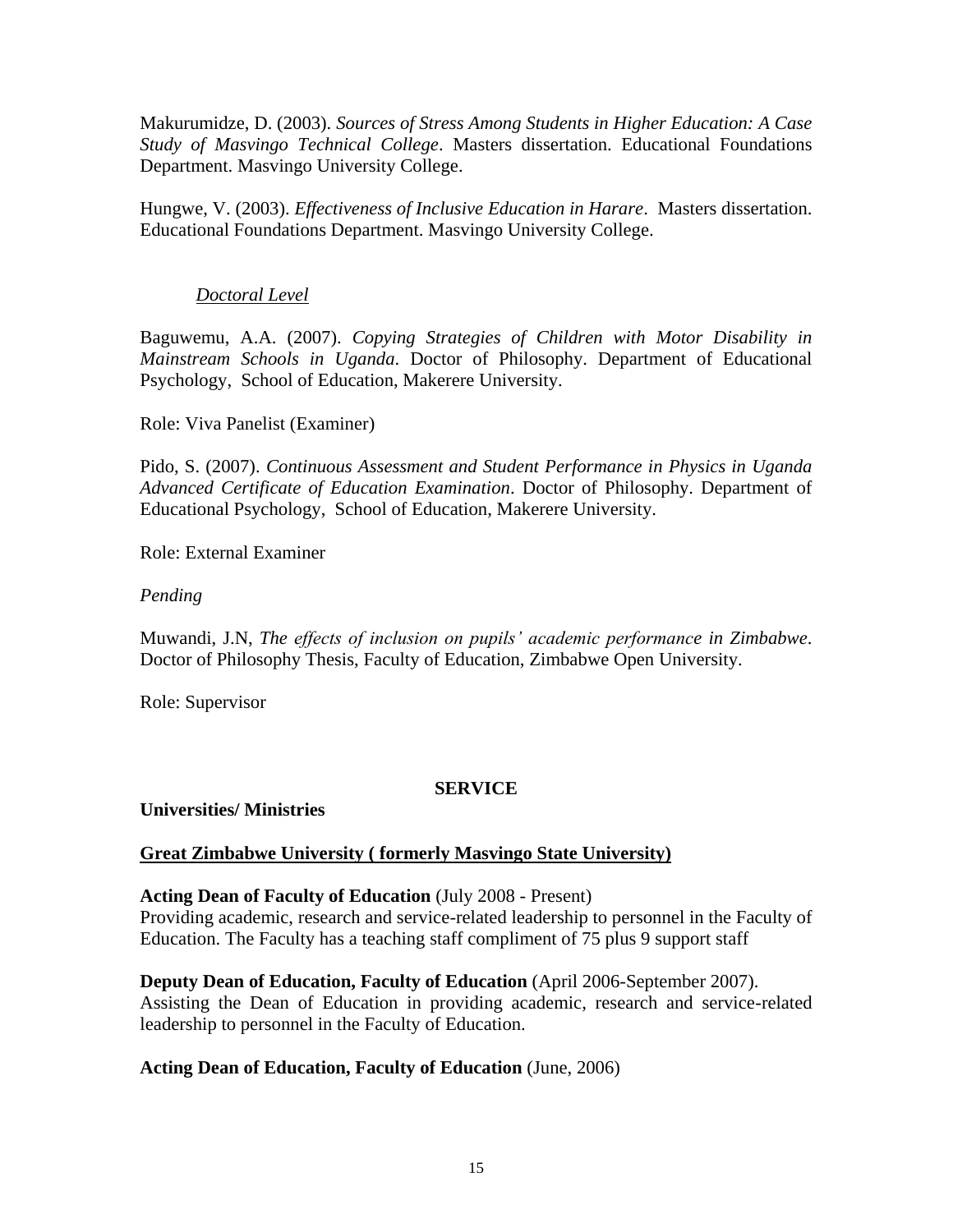Providing academic, research and service-related leadership to personnel in the Faculty of Education. The Faculty of Education had a teaching staff compliment of 65 plus 10 support staff.

**Acting Chairperson, Department of Educational Foundations** (January 2004-January 2005). Providing academic, research and service-related leadership to personnel in the Department. The Department had a teaching staff compliment of 15 plus one support staff.

**Research Coordinator, Department of Special Needs Education** (April 2005- Present). Assisting with research proposal writing and guiding students undertaking research.

**Faculty Academic Board Member** (January 2004- Present).

**Member of the Great Zimbabwe University Academic Board** (July 2008 -Present).

**Member of the Great Zimbabwe University Council** (July 2008 -Present).

**Member of the Great Zimbabwe University Salaries and Conditions of Service Committee** (July 2008 -Present).

**Member of the Great Zimbabwe University Executive Committee of Council** (September 2008 -Present).

**Member of the Great Zimbabwe University Senate** (August 2007 -Present).

**Member of the Masvingo State University Senate** (January 2004-January 2005).

**Member of the Masvingo State University Council** (January 2004-January 2005).

**Faculty of Education Board Of Examiners Member** (January 2004- Present).

**Member of the Masvingo State University Time Table Committee** (January 2004- January 2005).

**Faculty of Education Planning Committee Member** (January 2004- January 2005; April 2006- Present).

**Member of the Masvingo State University Budget Committee** (January 2004-January 2005).

# **Zimbabwe Open University**

**Programme Coordinator,** BSc Counselling, BSc Psychology and BSc Special Needs Education degree programmes (May 2000-July 2005).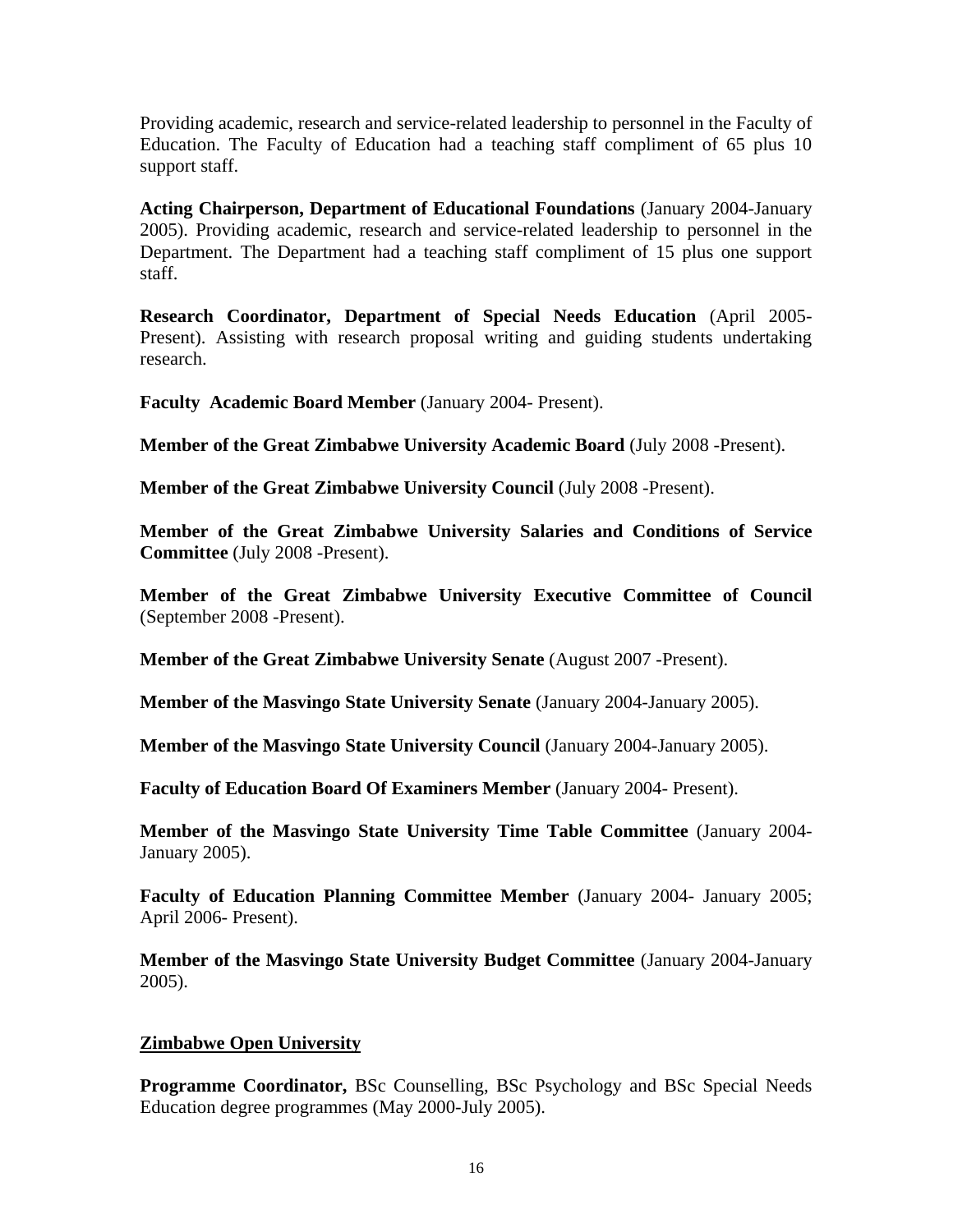**Coordinator**, Zimbabwe Open University Short Courses (March 1998- November 1999).

**Masvingo Regional Academic Board Member** (January 2000-July 2005).

**Member of the Zimbabwe Open University Steering Committees of the BSc Counselling, BSc Special Education and BSc Psychology degree programmes** (1999- 2000) Assisted with the drafting of regulations and course content for the above threedegree programmes.

# **Ministry of Education, Sport and Culture**

**Head of Schools Psychological Services and Special Needs Education Department,** Masvingo Region (September 1994-December 1997).

## **Community**

**Executive member**: Zimbabwe Non Fiction and Academic Writers Association (2003 to present).

**Secretary:** Rupare Secondary School Ex-Students Association (1991 to resent)

## **Editorial Work**

**Editor-in- Chief**, Journal of Humanities and Sciences.

**Consulting Editor,** Journal of Psychology in Africa (2008 to present)

## **Associate Editor**,

JINSIA-Moi University Journal of Gender and Women Studies (2008 to present)

## **Adhoc Manuscript Reviewer**

Journal of Psychology in Africa. Journal of Educational Studies. International Journal of Open and Distance Learning. The Dyke :A Journal of Midlands State University The Open Anthropology Journal

# **CONSULTANCIES**

**Consultant (Researcher),** Guidance and Counselling Needs Assessment in Northern Uganda, for United Movement to End Child Soldiering in Uganda (April -May 2008)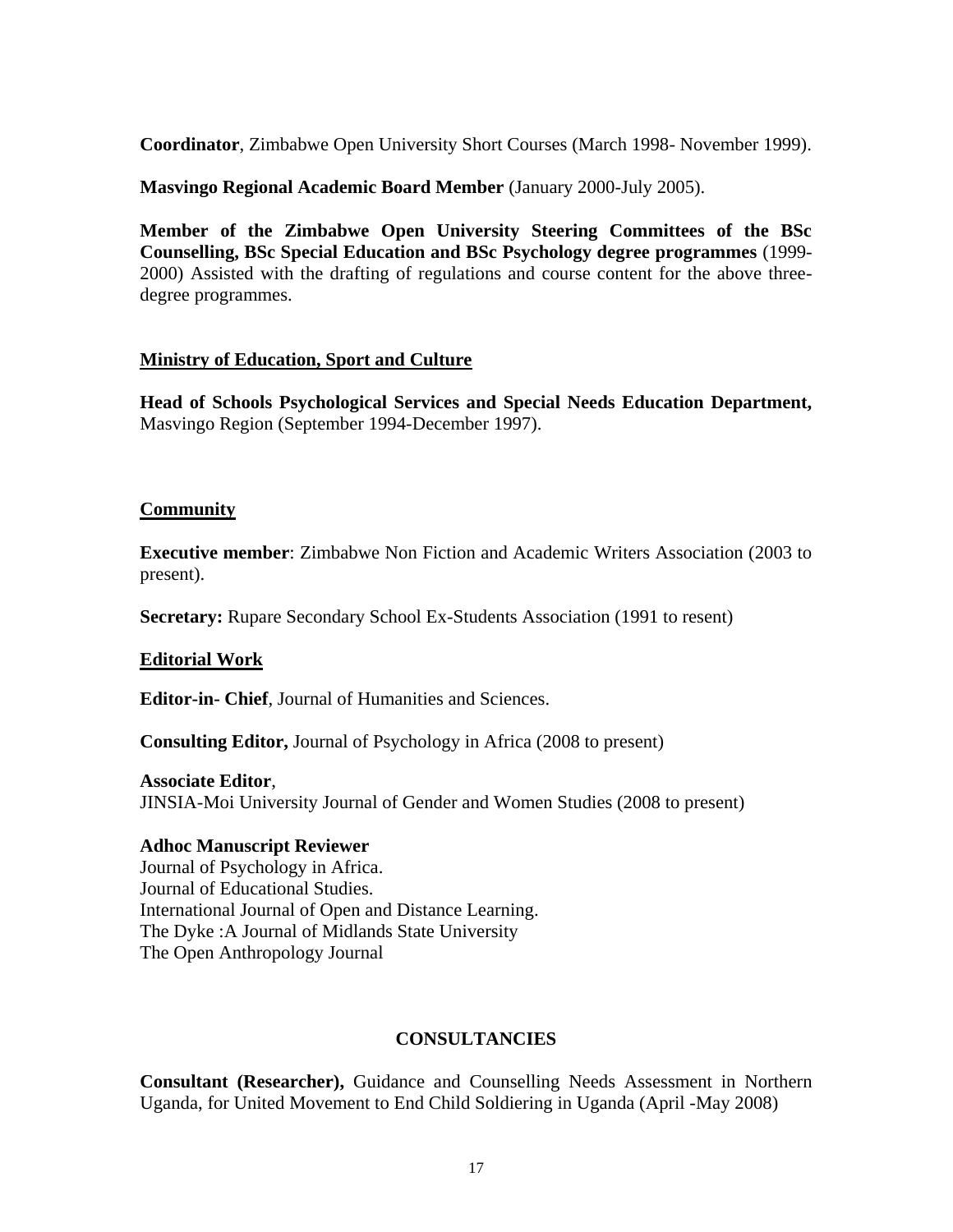**Assistant Researcher** in the evaluation of the Redd Barna Mediated Learning Experience (M.L.E.) pilot programme in Zimbabwe in 1995.

**External Examiner, United College of Education** (March 2002) Examiner in Teaching Practice.

**External Examiner, Morgnster Teachers' College** (March 2002) Examiner in Teaching Practice.

**External Examiner, Makerere University**, (November 2007 to date). The position involves examining Theses/Dissertations submitted by Makerere University Post Graduate Candidates.

**External Examiner, Makerere University,** (July 2008). The position involves department advising and reviewing and moderating examinations for the educational psychology undergraduate and post graduate programmes at Makerere University (Faculty of Education).

**Distance Learning Module Writing for the Zimbabwe Open University** (2003/2004) Psychology and Counselling.

# **CLINICAL EXPERIENCE**

**Guidance and Counselling Specialist** (University College of Distance Education) Zimbabwe Open University (January 1998-July 1999).

Provided counselling to distance education students and staff.

**Senior Educational Psychologist (School Psychologist)**, Schools Psychological Services, Special Needs Education, Zimbabwe Ministry of Education, Sport and Culture (September 1995-December 1997).

Administration and supervision of psychological services in Masvingo Region. Educational and psychological assessment of students with disabilities. School placement of students with disabilities. Career counselling of high school students.

**Educational Psychologist (School Psychologist)**, Schools Psychological Services, Special Needs Education, Zimbabwe Ministry of Education, Sport and Culture (September 1994-August 1995).

Administration and supervision of psychological services in Masvingo Region. Educational and psychological assessment of students with disabilities. School placement of students with disabilities. Career counselling of high school students.